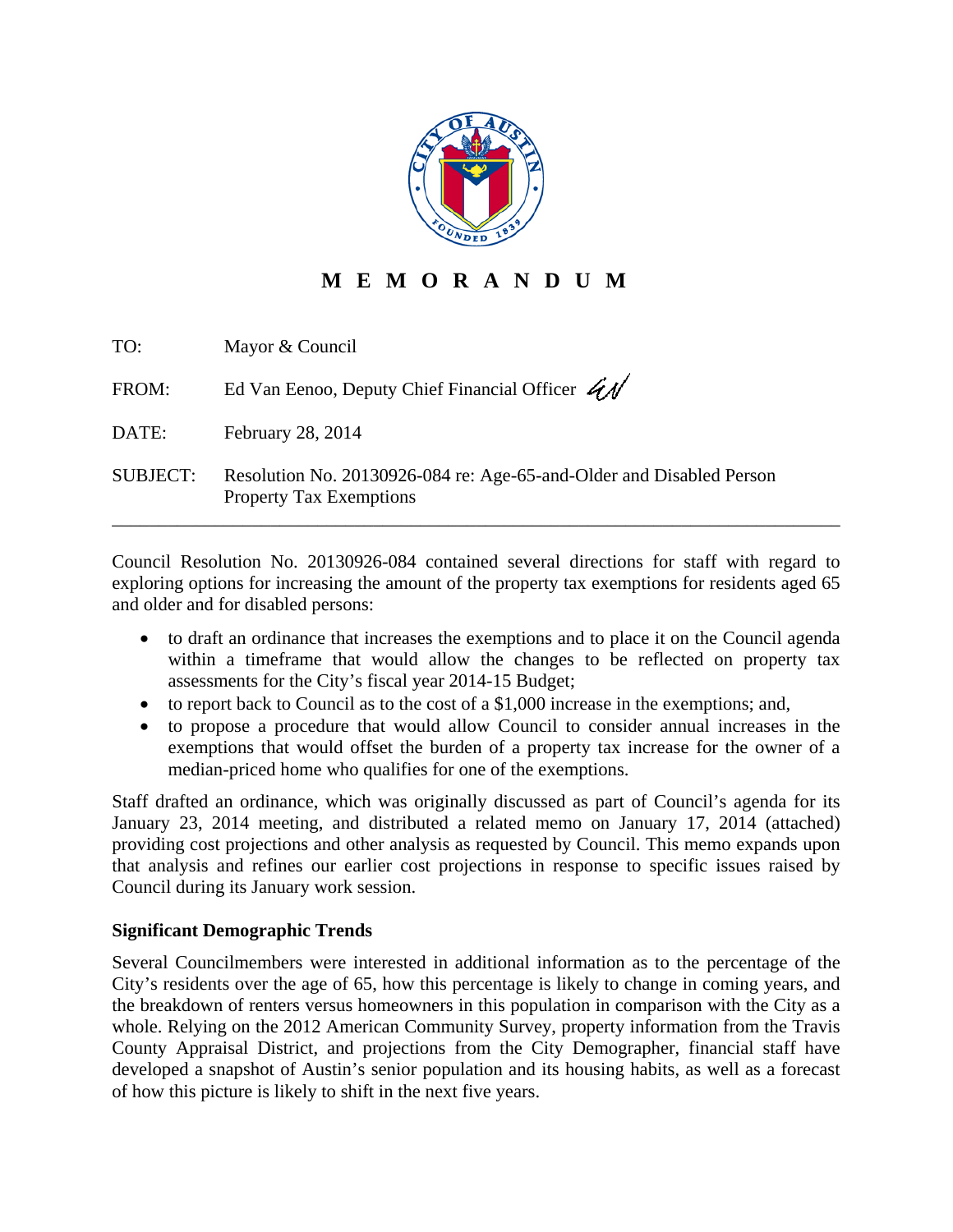Three overarching demographic trends undergird our analysis. First, residents aged 65 years and older are significantly more likely to be counted among homeowners than are their younger fellow citizens. In Austin as a whole, the majority of residents, more than 55%, are renters. Among seniors, however, nearly 75% live in a home they or their head of household owns. Thus, while approximately three-quarters of households led by a resident over the age of 65 would gain financial benefits from an increase in the amount of the exemption, the approximately onequarter of seniors who rent their homes would see no benefit. To the contrary, should the City elect to recoup the revenue loss resulting from an exemption increase by increasing tax rates, renters would likely experience increased rents as the rental market adjusted to this higher tax burden.

Second, seniors typically own higher value homes than does the general populace. While the median home value in Austin in FY 2013-14 is \$185,133, the median value of homes currently taking the over-65 exemption is \$216,031, nearly 17% higher.

Third, the percentage of the City's residents over the age of 65 is projected to increase as a share of its total population. The City Demographer projects that the share of the City's population over the age of 65, currently 7.7%, will reach 16% by 2040. Assuming a constant compound annual growth rate, financial staff forecast that the over 65 share of total population will rise to 8.8% by fiscal year 2018-19. As a result, the financial impacts of any change to the over-65 property tax exemption should be expected to become more profound as a larger and larger share of the City's population becomes eligible for it. This expanding share of population is the key input driving financial staff's revised cost analysis presented below.

# **Revised Projections of Revenue Loss from Increasing the Exemption Amount**

In this revised analysis, the value exempted from the 31,686 properties currently qualifying for the over-65 exemption has been inflated in proportion with expected gains in seniors' share of the population, in addition to increasing in accordance with anticipated growth in assessed valuations across the City. In order to isolate the effect of growth in the share of our population over the age of 65, we have assumed that average household sizes, as well as the breakdown between renters and owners (both among seniors and in the population as a whole) will remain constant.

The table on the next page outlines the projected cost of increasing the current exemption amount of \$51,000. As outlined above, these projections rely on forecasted increases in assessed valuations and reflect anticipated shifts in the relative percentage of the City's households owned and occupied by residents over age 65, and they also incorporate expected growth in the number of disabled persons residing in the City, which we have assumed will mirror the growth rate of the population as a whole. The projections also assume the nominal tax rate of 50.27 cents per \$100 of assessed valuation for all years. Any increase in the tax rate from its current level would likewise increase the potential loss in revenue.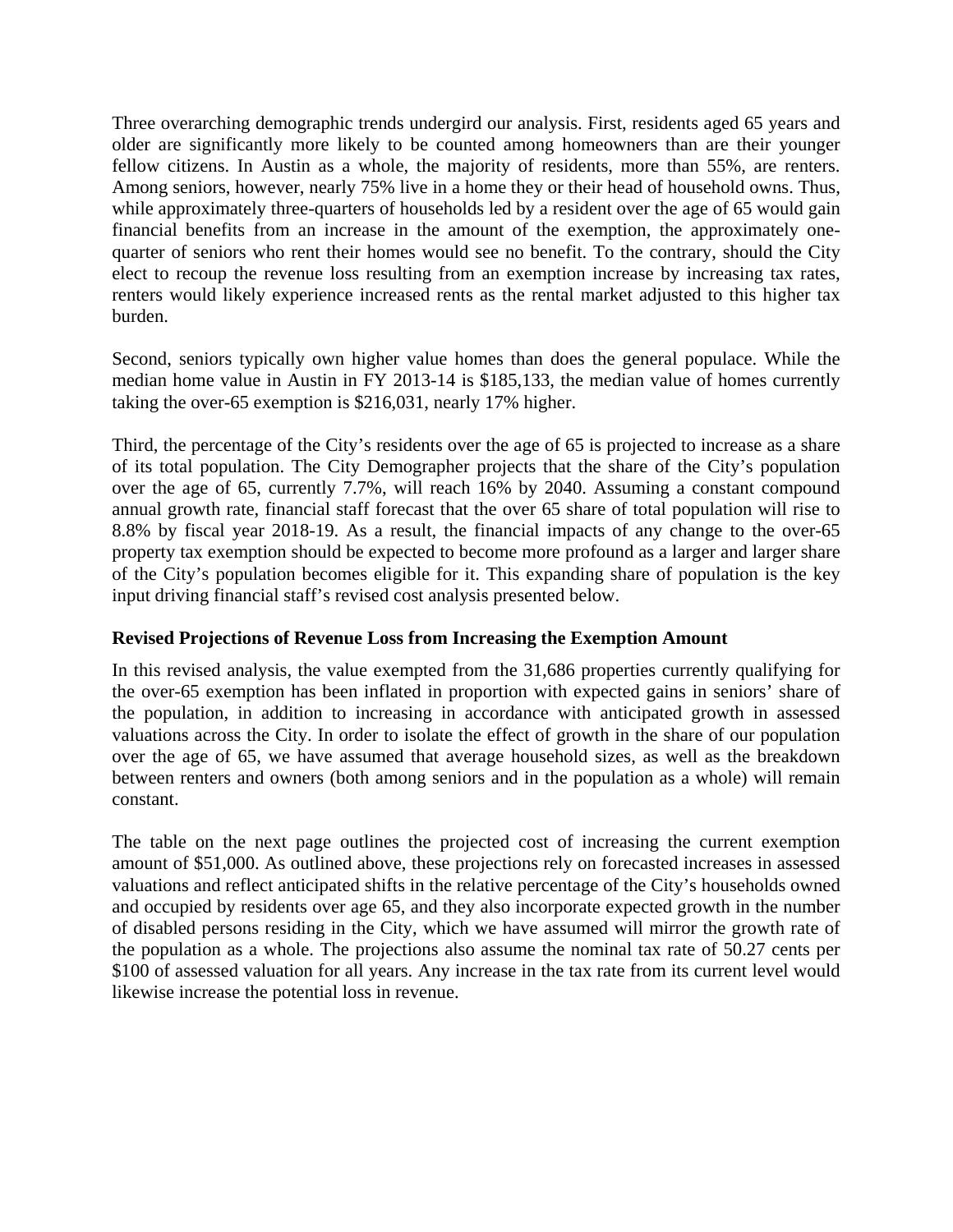| <b>Increase Exemption To:</b> | <b>FY15 Estimated Cost</b> | <b>Total 5-Year Estimated Cost</b> |
|-------------------------------|----------------------------|------------------------------------|
| \$52,000                      | \$170,619                  | \$853,100                          |
| \$53,000                      | \$341,234                  | \$1,706,188                        |
| \$54,000                      | \$511,840                  | \$2,559,247                        |
| \$55,000                      | \$682,391                  | \$3,412,241                        |
| \$56,000                      | \$852,857                  | \$4,265,150                        |
| \$57,000                      | \$1,023,241                | \$5,117,964                        |
| \$58,000                      | \$1,193,498                | \$5,970,586                        |
| \$59,000                      | \$1,363,618                | \$6,822,950                        |
| \$60,000                      | \$1,533,602                | \$7,674,956                        |
| \$70,000                      | \$3,223,101                | \$16,157,608                       |
| \$80,000                      | \$4,889,001                | \$24,542,468                       |
| \$90,000                      | \$6,527,033                | \$32,803,524                       |
| \$100,000                     | \$8,132,853                | \$40,922,585                       |

Please note that this table can be viewed in comparison with the similar table included in the original January 17 memo. The analysis contained in that earlier memo did not account for projected growth in the senior or disabled persons populations. Unsurprisingly, incorporating expected growth in the over 65 population has increased the projected cost of increasing the amount of the exemption. For instance, in the prior memo we anticipated that a \$1,000 increase in the level of the exemption would cost the City \$166,019 in fiscal year 2014-15 and \$830,103 over the next five years. It is now projected that **a \$1,000 increase in the property tax exemptions is anticipated to result in a revenue loss of \$170,619 in FY15, and \$853,100 over the next five years**.

### **Impacts to Other Taxpayers of Prospective Increases in Exemption**

Another topic of Council discussion centered on the potential shift in tax burden if the City were to elect to recoup the revenue loss resulting from an increase in the level of the exemption through higher tax rates. The table below displays the fiscal year 2014-15 property tax bill impact to the owner of a median-valued home for various increases in the amount of the exemption, assuming that the City would adjust the tax rate to realize the same amount of revenue as it would have had if no change were made to the amount of the exemption.

|             |         | <b>Cost to Median-</b>                  |
|-------------|---------|-----------------------------------------|
|             |         | <b>Value Homeowner</b>                  |
| \$170,619   | \$5.03  | \$0.36                                  |
| \$341,234   | \$10.05 | \$0.71                                  |
| \$511,840   | \$15.08 | \$1.07                                  |
| \$682,391   | \$20.11 | \$1.43                                  |
| \$852,857   | \$25.14 | \$1.79                                  |
| \$1,023,241 | \$30.16 | \$2.15                                  |
| \$1,193,498 | \$35.19 | \$2.50                                  |
| \$1,363,618 | \$40.22 | \$2.86                                  |
| \$1,533,602 | \$45.24 | \$3.22                                  |
|             |         | <b>FY15 Lost Revenue</b> O65/DP Savings |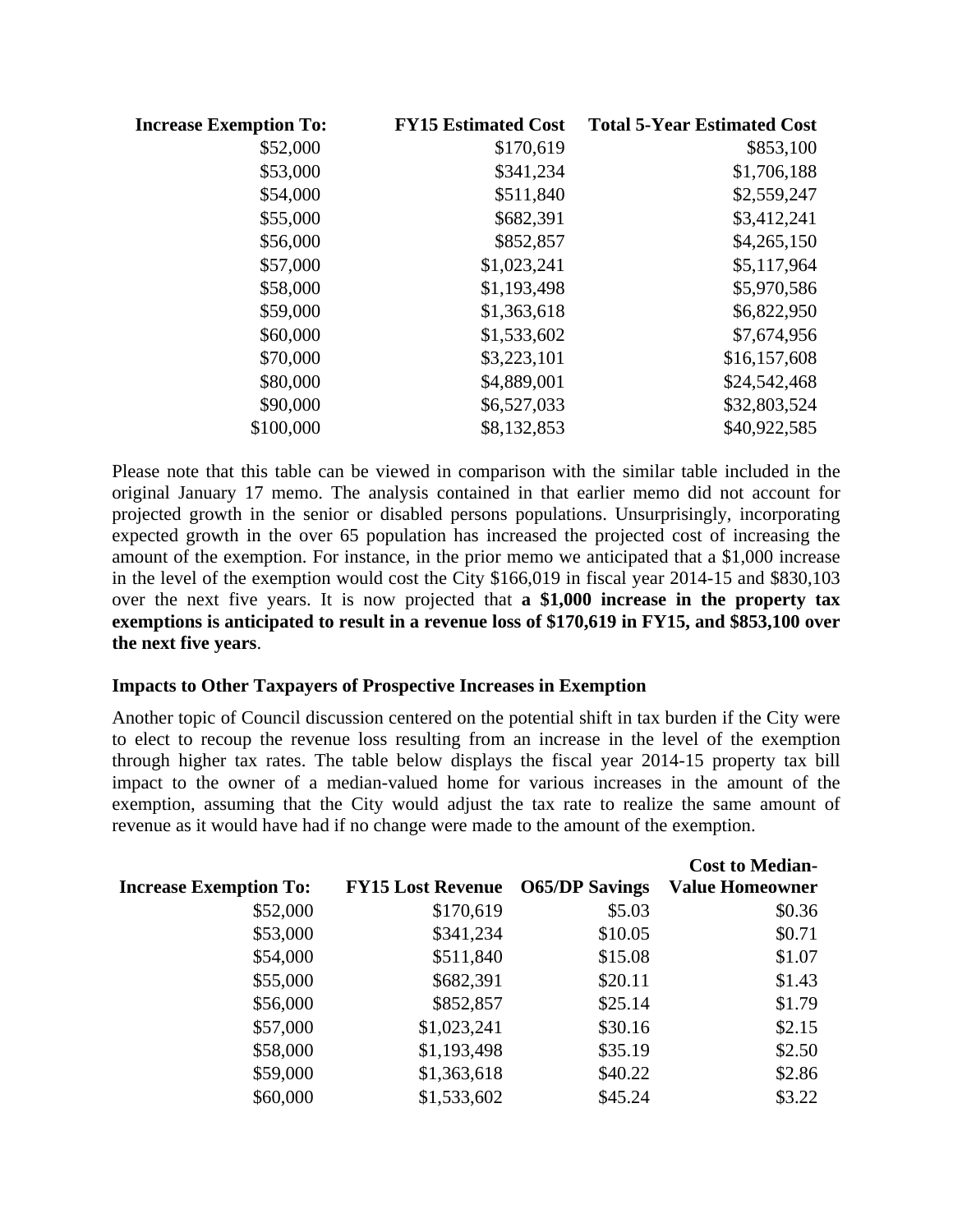| \$70,000  | \$3,223,101 | \$95.51  | \$6.79  |
|-----------|-------------|----------|---------|
| \$80,000  | \$4,889,001 | \$145.78 | \$10.34 |
| \$90,000  | \$6,527,033 | \$196.05 | \$13.85 |
| \$100,000 | \$8,132,853 | \$246.32 | \$17.32 |

Increasing the exemption to a total amount of \$70,000, for instance, would save a disabled or senior homeowner an additional \$95.51 (assuming that the value of the home was sufficiently high to leverage the entire amount of the higher exemption). However, this increase would also lead the City to realize approximately \$3.2 million in less revenue at the nominal rate. The concomitant increase in the tax rate necessary to restore this revenue would cost the projected median-value homeowner an additional \$6.79 in fiscal year 2014-15. This increase would also affect businesses and other non-residential classes of property owners. Although the relationship is not perfectly linear, roughly speaking, each \$1,000 increase in the exemption would engender an additional property tax burden of approximately \$0.18 for every \$100,000 of assessed value.

### **Implications of a "Tax Freeze"**

Subsequent to the discussion at the January work session, staff received an additional request to analyze the projected cost of a "tax freeze" for homeowners aged 65 or older, similar to the statemandated tax freeze policy applicable to school districts. Generally speaking, under this law a homeowner's school district property tax bill is frozen at the dollar amount that is paid during the tax year in which the homeowner turns 65.

The table below displays the projected revenue loss over the next five years if such a tax freeze were instituted for fiscal year 2014-15. These projections rely on forecasted increases in assessed valuations as well as reflect anticipated shifts in the relative percentage of the City's households owned and occupied by a resident over age 65. The scenario also anticipates that disabled persons would see their property tax bill frozen upon first receiving the exemption, and assumes that the growth rate of this population will mirror that of the City as a whole. The projections also assume the nominal tax rate of 50.27 cents per \$100 of assessed valuation for all years. Any increase in the tax rate from its current level would likewise increase the potential loss in revenue.

|             | <b>Annual Revenue Loss</b> | <b>Cumulative Revenue Loss</b> |
|-------------|----------------------------|--------------------------------|
| <b>FY15</b> | \$1,810,238                |                                |
| <b>FY16</b> | \$3,661,577                | \$5,471,815                    |
| <b>FY17</b> | \$4,847,083                | \$10,318,897                   |
| <b>FY18</b> | \$6,089,054                | \$16,407,952                   |
| <b>FY19</b> | \$7,327,099                | \$23,735,050                   |

The January 17 memo included an analysis of an alternative mechanism for achieving tax neutrality for our seniors. In that case, however, the tax neutrality was achieved by calculating increases in the exemption necessary to hold the tax bill on the median-value homeowner constant over time. Under that scenario, property owners newly qualifying for the exemption would see a significant reduction in their tax burden in the first year as the amount of the exemption was deducted from their total property value. In contrast, under the 'tax freeze' option presented here each senior would see their City tax bill frozen at the amount that obtained in the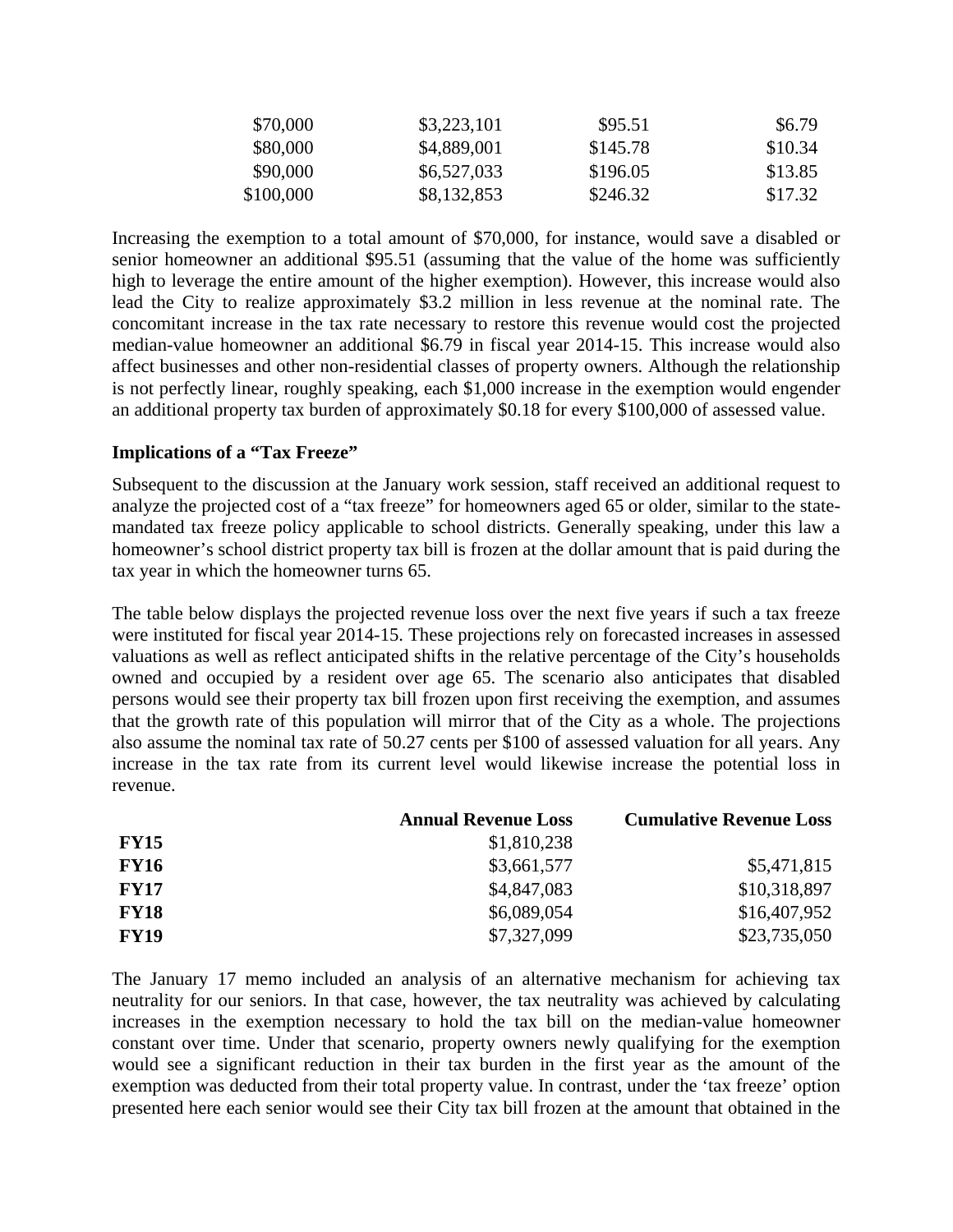tax year in which they turned 65. The cost of the earlier, exemption-based scenario was estimated at \$1.5 million in FY2014-15 and \$20.3 million over the next five years. The 'tax freeze' scenario presented here is forecasted to cost \$1.8 million in FY2014-15 and \$23.7 million over the next five years. As a result of the significant revenue implications, staff continues to recommend against adopting any policy that would result in a permanently fixed level of tax revenue from any specific property owner, i.e. the owner of median-value home.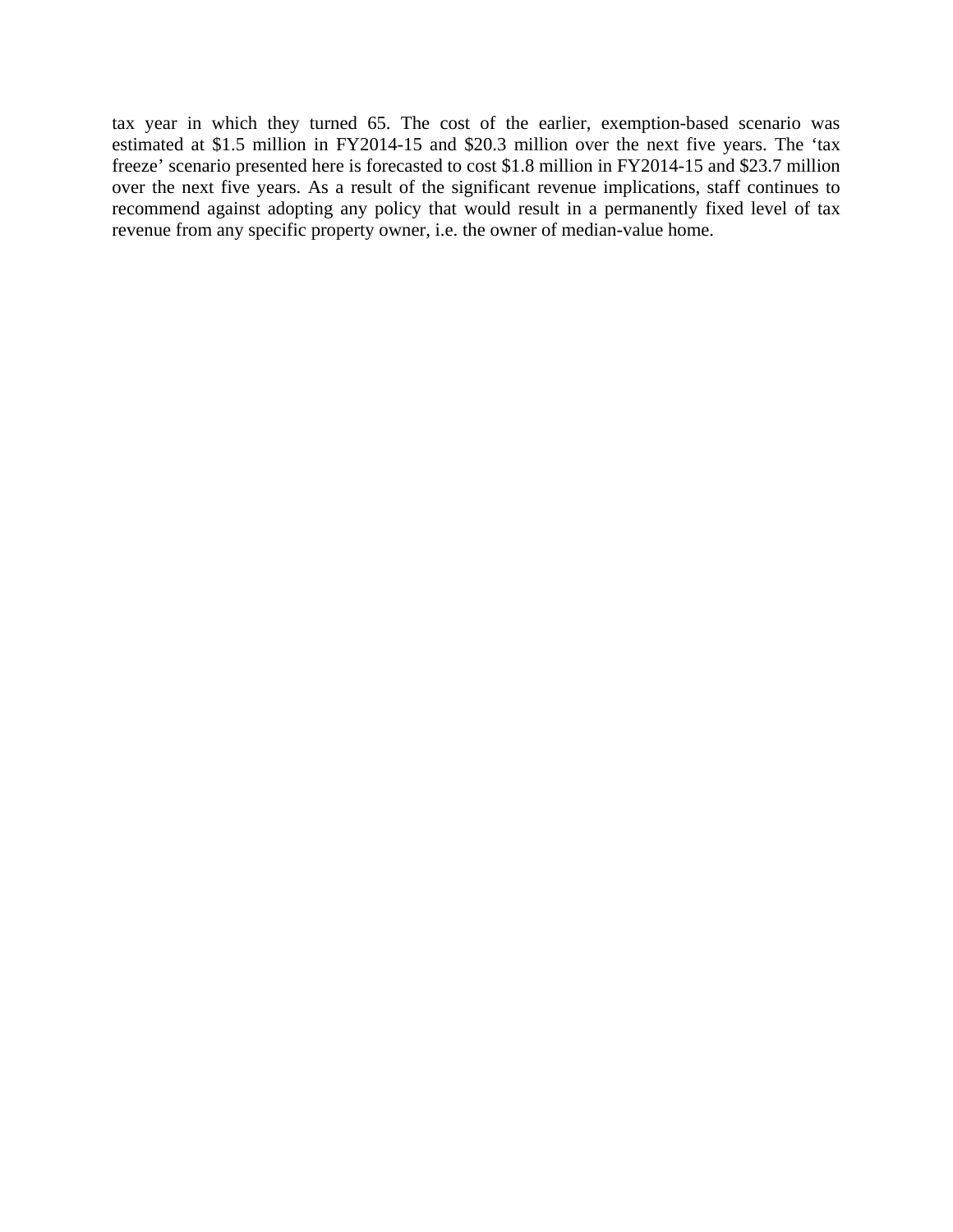

**M E M O R A N D U M** 

| TO:             | Mayor & Council                                                                                        |
|-----------------|--------------------------------------------------------------------------------------------------------|
| FROM:           | Ed Van Eenoo, Deputy Chief Financial Officer $\overrightarrow{A}$                                      |
| DATE:           | January 17, 2014                                                                                       |
| <b>SUBJECT:</b> | Resolution No. 20130926-084 re: Age-65-and-Older and Disabled Person<br><b>Property Tax Exemptions</b> |

Council Resolution No. 20130926-084 contained several directions for staff with regard to exploring options for increasing the amount of the property tax exemptions for residents aged 65 and older and for disabled persons:

- to draft an ordinance that increases the exemptions and to place it on the Council agenda within a timeframe that would allow the changes to be reflected on property tax assessments for the City's fiscal year 2014-15 Budget;
- $\bullet$  to report back to Council as to the cost of a \$1,000 increase in the exemptions; and,
- to propose a procedure that would allow Council to consider annual increases in the exemptions that would offset the burden of a property tax increase for the owner of a median-priced home who qualifies for one of the exemptions.

Staff has drafted an ordinance, which will be considered as part of Council's agenda for its January 23, 2014 meeting. This memo provides broader context for consideration of that ordinance, in addition to responding to the remaining two directions included in the resolution.

### **Background**

The ordinance providing for a property tax exemption for our community's senior citizens was first passed in 1974, at a level of \$3,000. By 1986, the last time the ordinance was updated, the amount of the exemption had increased to \$51,000 and disabled persons were included as qualified participants.

For fiscal year 2013-14, a total of 34,081 properties received either the over-65 or disabled person exemption (one may take only one of the exemptions even if eligible for both). 31,686 properties received the over-65 exemption and 2,395 received the disabled persons exemption. The median value of these properties was \$210,539, about 14% higher than the citywide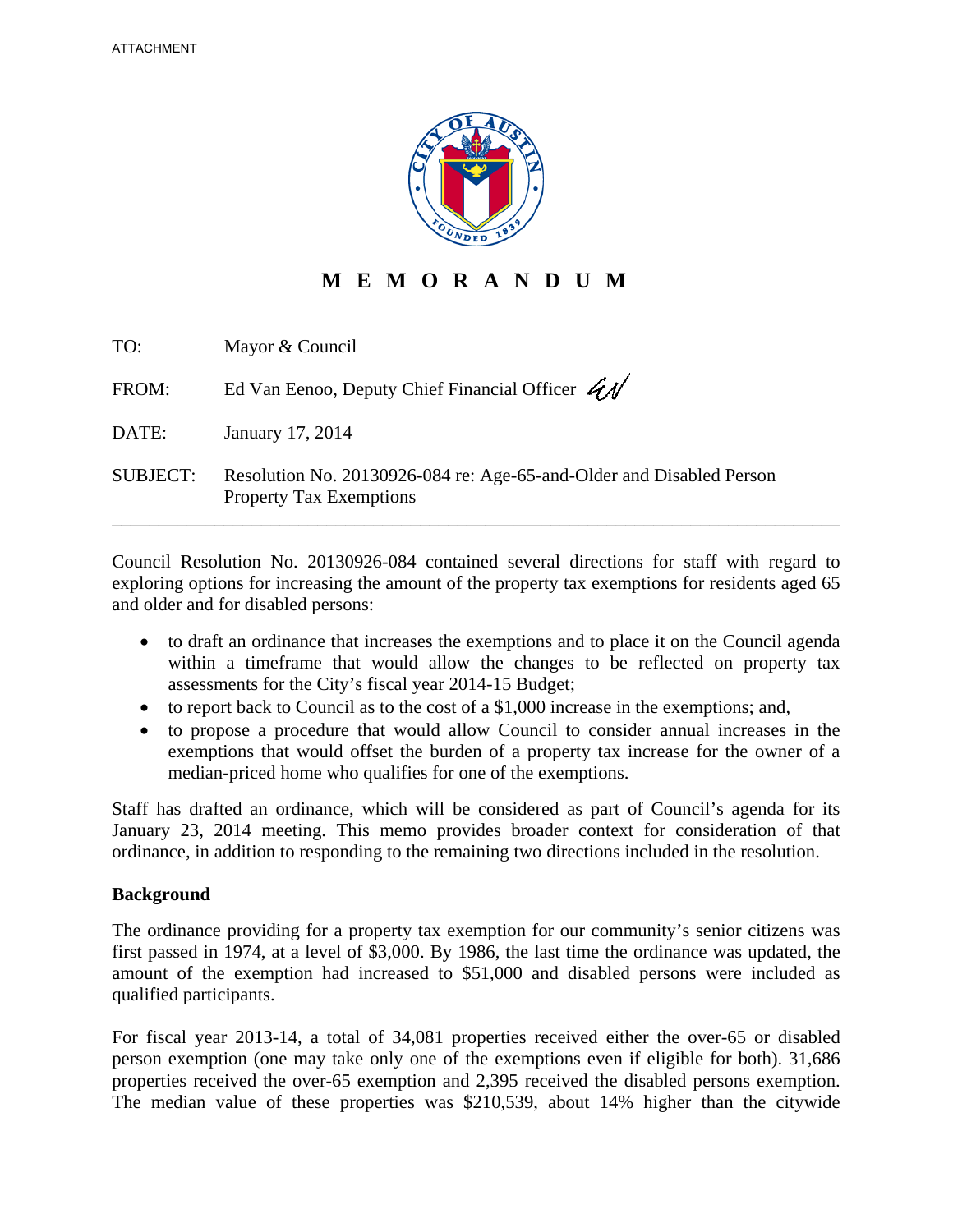residential median value of \$185,133. The total assessed valuation, net of exemption, for all properties receiving it, was over \$7 billion, or about 7.9% of the City's total tax roll.



Since 1986, the price of a representative home in the City has increased by nearly 155% cumulatively, or by an average of about 5.3% per year. The property tax rate has ranged from 40.73 cents per \$100 of assessed value in FY87 to 50.27 cents today, peaking at 64.10 cents in FY93 and falling to a low of 40.12 cents in FY09. As a result of these inputs, the tax bill on a representative home has risen, net of the exemptions, by an average rate of just over 6% annually over this same timeframe.

The remainder of this memo will outline the cost of increasing the exemptions by various amounts, and it offers a potential mechanism by which Council might elect to adjust the level of the exemptions on an annual basis.

### **Revenue Loss from Increasing the Exemption Amount**

The table below outlines the projected cost of increasing the current exemption amount of \$51,000. Please note that while the projections do rely on expected increases in assessed valuations, they make no assumption as to growth in the number of properties qualifying for either exemption. The projections also assume the nominal tax rate of 50.27 cents per \$100 of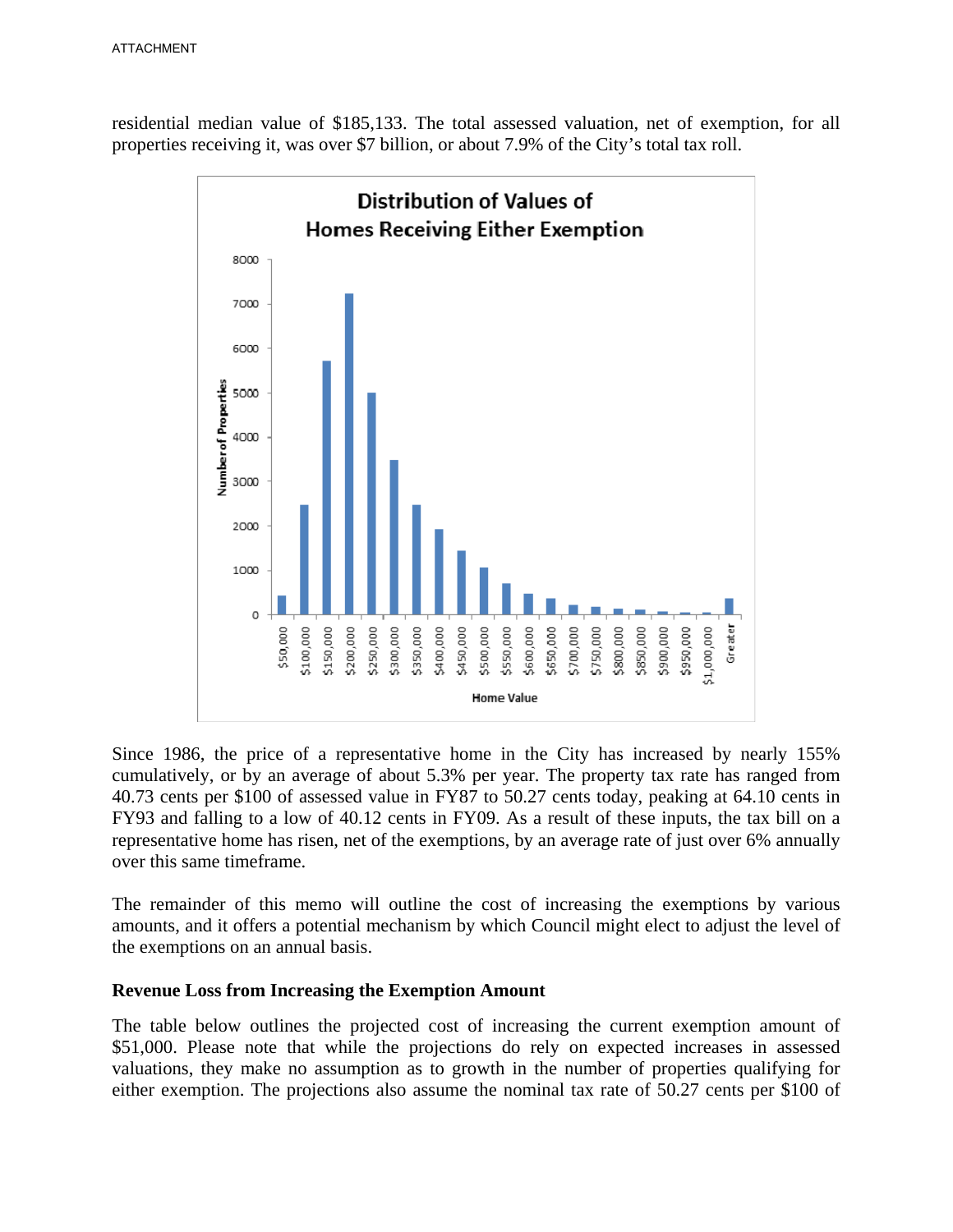assessed valuation for all years. Any growth in the number of qualified individuals due to population growth and longer life expectancies—both of which are expected to occur in the years ahead—would increase the amount of the projected revenue loss. Any increase in the tax rate from its current level would likewise increase the potential loss in revenue.

| <b>Increase Exemption</b> | <b>FY15 Estimated</b> | <b>Total 5-Year Estimated</b> |
|---------------------------|-----------------------|-------------------------------|
| From \$51,000 to:         | <b>Revenue Loss</b>   | <b>Revenue Loss</b>           |
| \$52,000                  | \$166,019             | \$830,103                     |
| \$53,000                  | \$332,036             | \$1,660,194                   |
| \$54,000                  | \$498,042             | \$2,490,263                   |
| \$55,000                  | \$663,996             | \$3,320,268                   |
| \$56,000                  | \$829,867             | \$4,150,186                   |
| \$57,000                  | \$995,658             | \$4,980,010                   |
| \$58,000                  | \$1,161,325           | \$5,809,659                   |
| \$59,000                  | \$1,326,859           | \$6,639,086                   |
| \$60,000                  | \$1,492,260           | \$7,468,244                   |
| \$70,000                  | \$3,136,200           | \$15,728,847                  |
| \$80,000                  | \$4,757,146           | \$23,901,228                  |
| \$90,000                  | \$6,350,943           | \$31,957,866                  |
| \$100,000                 | \$7,913,365           | \$39,881,815                  |
|                           |                       |                               |

As the table shows, **a \$1,000 increase in the property tax exemptions is anticipated to result in a revenue loss of \$166,019 in FY15, and \$830,103 over the next five years**.

### **Considerations Related to Systematic Increases in the Exemption Amount**

Resolution No. 20130926-084 directed staff to "propose a procedure that would allow the City Council to consider annual increases in the property tax exemptions for seniors and people with disabilities which would offset the burden of a property tax increase for the owner of a median priced home." Calculating the annual increase in the exemption amount necessary to achieve this outcome is relatively straightforward and implementation would only require annual Council approval of an Ordinance establishing the required exemption level. Approval of the Ordinance change would preferably occur prior to March of each year in order to be reflected on the April appraisal notices and to improve the reliability of property tax revenue forecasts during the annual budget process.

While the method for achieving tax neutrality for the owner of a median-valued home that receives one of the exemptions is simple, the fiscal implications are significant. For example, since the last time the exemption ordinance was updated in 1986, the tax bill on a representative home, net of the exemption, has increased by nearly \$900, or about \$33 per year. The revenue loss associated with returning a representative home to the absolute level of tax paid in FY87 is **estimated at \$23.1 million in FY15**, and over \$120.6 million over the next five years, assuming the nominal tax rate. However, even the revenue losses associated with instituting a tax neutrality policy only on a go-forward basis compound rapidly.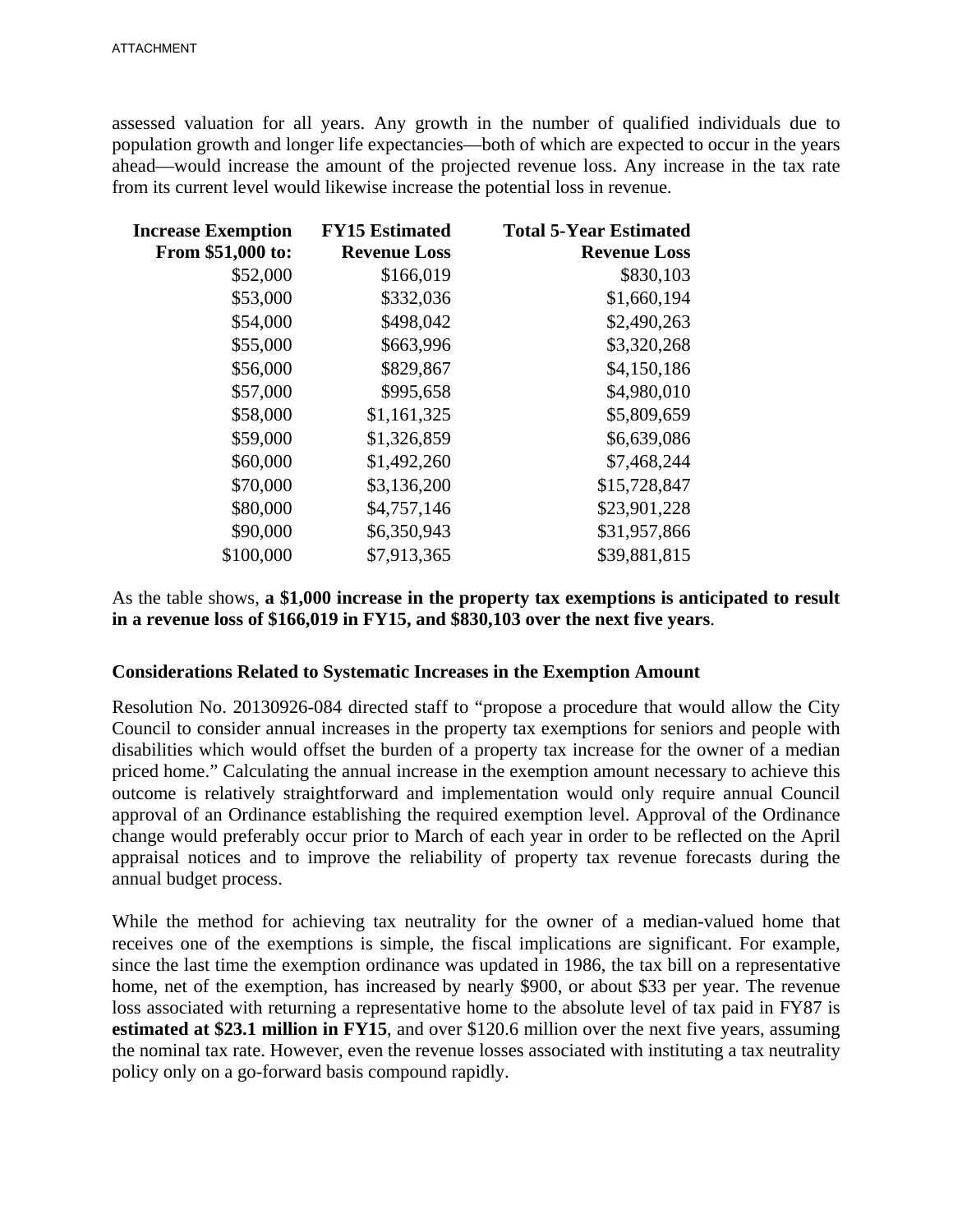Consider the table below, which shows projected increases in the City property tax bill if no adjustment were made to the current level of the exemptions or the number of properties receiving them, given current estimates for growth in assessed valuations and assuming the nominal tax rate.

| <b>FY</b> | <b>Median</b><br><b>Value</b> | <b>Tax</b><br>Rate | <b>Exemption</b> | <b>Tax</b><br><b>Bill</b> | \$ Increase over<br><b>Prior FY</b> | % Increase over<br><b>Prior FY</b> |
|-----------|-------------------------------|--------------------|------------------|---------------------------|-------------------------------------|------------------------------------|
| 2013      | \$178,327                     | 0.5029             | \$51,000         | \$640.33                  |                                     |                                    |
| 2014      | \$185,133                     | 0.5027             | \$51,000         | \$674.29                  | \$33.96                             | 5.3%                               |
| 2015      | \$194,390                     | 0.5027             | \$51,000         | \$720.82                  | \$46.53                             | 6.9%                               |
| 2016      | \$204,109                     | 0.5027             | \$51,000         | \$769.68                  | \$48.86                             | 6.8%                               |
| 2017      | \$210,437                     | 0.5027             | \$51,000         | \$801.49                  | \$31.81                             | 4.1%                               |
| 2018      | \$216,960                     | 0.5027             | \$51,000         | \$834.28                  | \$32.79                             | 4.1%                               |
| 2019      | \$223,469                     | 0.5027             | \$51,000         | \$867.00                  | \$32.72                             | 3.9%                               |

Cumulatively, then, over the five year period from FY15 to FY19, our baseline scenario shows that the owner of a median-value home, net of either exemption, would be expected to pay approximately \$3,933 in property tax, and see his or her City property tax bill grow by an average of 5.2% per year.

The table below shows the increases in the amount of the exemption required to hold the tax bill on a median-value home flat at its FY14 level of about \$674.

| <b>FY</b> | <b>Median</b><br><b>Value</b> | <b>Tax</b><br>Rate | <b>Exemption</b> | <b>Tax</b><br><b>Bill</b> | \$ Increase over<br><b>Prior FY</b> | % Increase over<br><b>Prior FY</b> |
|-----------|-------------------------------|--------------------|------------------|---------------------------|-------------------------------------|------------------------------------|
| 2013      | \$178,327                     | 0.5029             | \$51,000         | \$640.33                  |                                     |                                    |
| 2014      | \$185,133                     | 0.5027             | \$51,000         | \$674.29                  | \$33.96                             | 5.3%                               |
| 2015      | \$194,390                     | 0.5027             | \$60,000         | \$674.29                  | \$0.00                              | 0.0%                               |
| 2016      | \$204,109                     | 0.5027             | \$70,000         | \$674.29                  | \$0.00                              | 0.0%                               |
| 2017      | \$210,437                     | 0.5027             | \$76,000         | \$674.29                  | \$0.00                              | 0.0%                               |
| 2018      | \$216,960                     | 0.5027             | \$83,000         | \$674.29                  | \$0.00                              | 0.0%                               |
| 2019      | \$223,469                     | 0.5027             | \$89,000         | \$674.29                  | \$0.00                              | 0.0%                               |
|           |                               |                    |                  |                           |                                     |                                    |

Under this scenario, the homeowner would pay a total of \$3,371 in property tax over the five year period from FY15 to FY19—about \$562 less than in the baseline scenario—as the amount of the exemptions ultimately rises to \$89,000 to maintain a constant tax bill. The revenue loss of this scenario is estimated at nearly \$1.5 million in FY15 and \$20.3 million over the next five years. **As a result of this significant loss of revenue, staff recommends against enacting any policy that would result in a permanently fixed level of tax revenue from any specific property owner, i.e. the owner of median-value home.** 

Another potential mechanism for increasing the annual exemption amount that Council may wish to consider would be to adjust the exemptions by the same percentage as the change in the tax bill on a median-value home, net of either exemption, during the two most recent fiscal years.